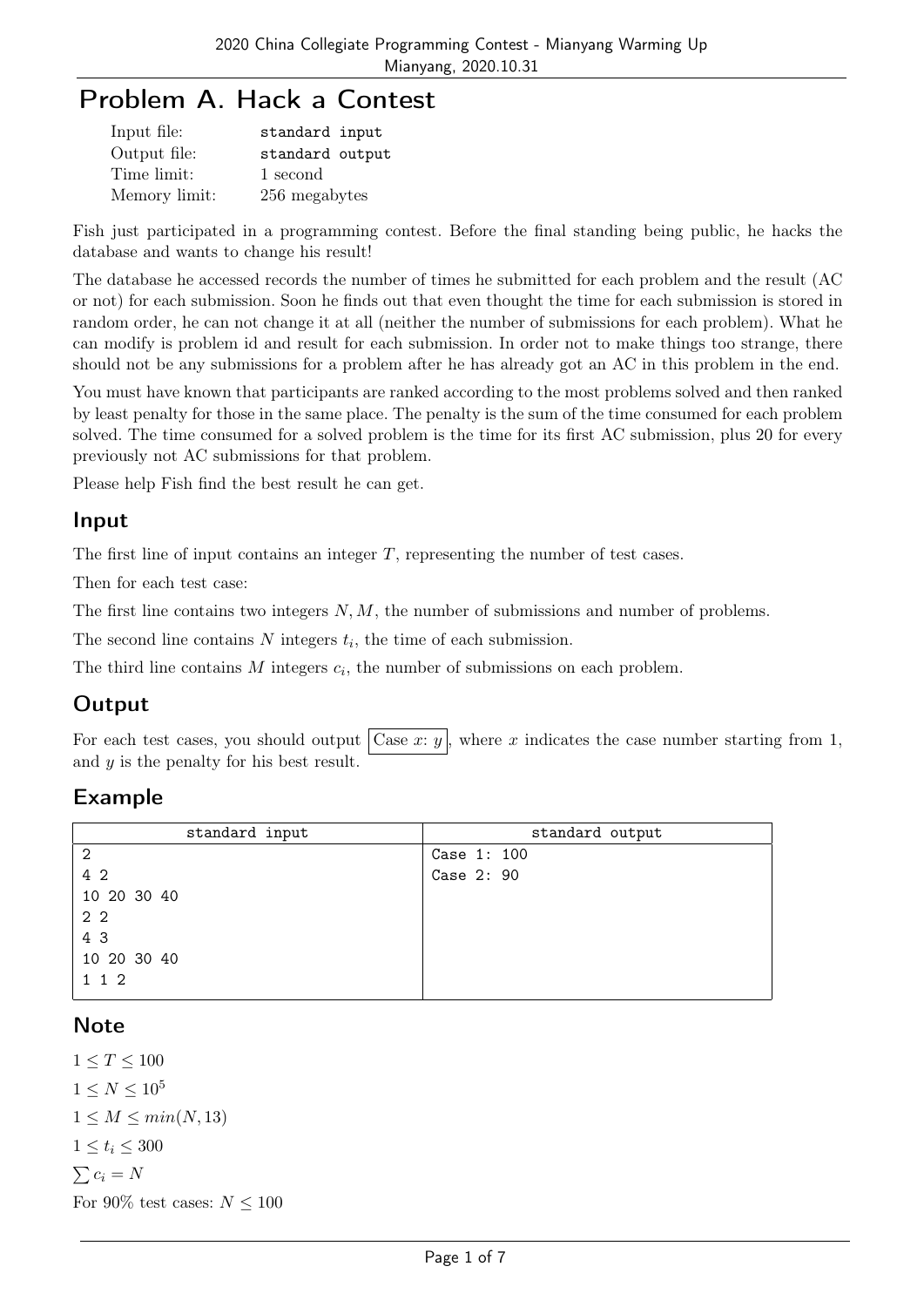# Problem B. Cycle Function

| Input file:   | standard input  |
|---------------|-----------------|
| Output file:  | standard output |
| Time limit:   | 5 seconds       |
| Memory limit: | 256 megabytes   |

Fish is learning functions! He has a linear function  $f(x) = Ax + B$  and N numbers  $x_1, x_2, \dots, x_N$ . Now he is curious about for each function  $g(x)$  in

$$
\begin{cases}\n g_1(x) = c_1x + d_1 \\
g_2(x) = c_2x + d_2 \\
\vdots \\
g_M(x) = c_Mx + d_M\n\end{cases}
$$

how to calculate the difference between  $f(g(x))$  and  $g(f(x))$ .

As smart as Fish is, he soon comes up with a function  $D(x) = |f(g(x)) - x| + |g(f(x)) - x|$  and uses the sum over  $x_1, x_2, \cdots, x_N$  as the difference.

Can you tell him all the differences immediately?

### Input

The first line of input contains an integer *T*, representing the number of test cases.

Then for each test case:

The first line contains two integers *N*, *M* as mentioned above and then two real numbers *A*, *B* indicating the given function  $f(x) = Ax + B$ .

The second line contains *N* real numbers  $x_1, x_2, \dots, x_N$ .

Then *M* lines follow, each line containing two real numbers  $c_i$ ,  $d_i$  indicating a function  $g_i(x) = c_i x + d_i$ mentioned above.

All numbers in the same line are separated by one space.

## **Output**

For each test case, you should output  $\vert$  Case x: in the first line, where x indicates the case number starting from 1.

Then *M* lines follow, the *i*-th line of which contains a real number representing the difference for given function  $q_i(x)$ .

Your answers will be considered correct if its absolute error does not exceed 10*−*<sup>6</sup> .

### Example

| standard input | standard output |
|----------------|-----------------|
| $\overline{2}$ | Case 1:         |
| 3 2 2.0 3.0    | 7.800000        |
| 1.02.03.0      | 28.200000       |
| $0.4 -2.0$     | Case 2:         |
| $0.6 - 5.0$    | 12.600000       |
| 3 2 2 5 2 0    | 36.900000       |
| 1.02.03.0      |                 |
| $0.4 - 2.0$    |                 |
| $0.6 - 5.0$    |                 |
|                |                 |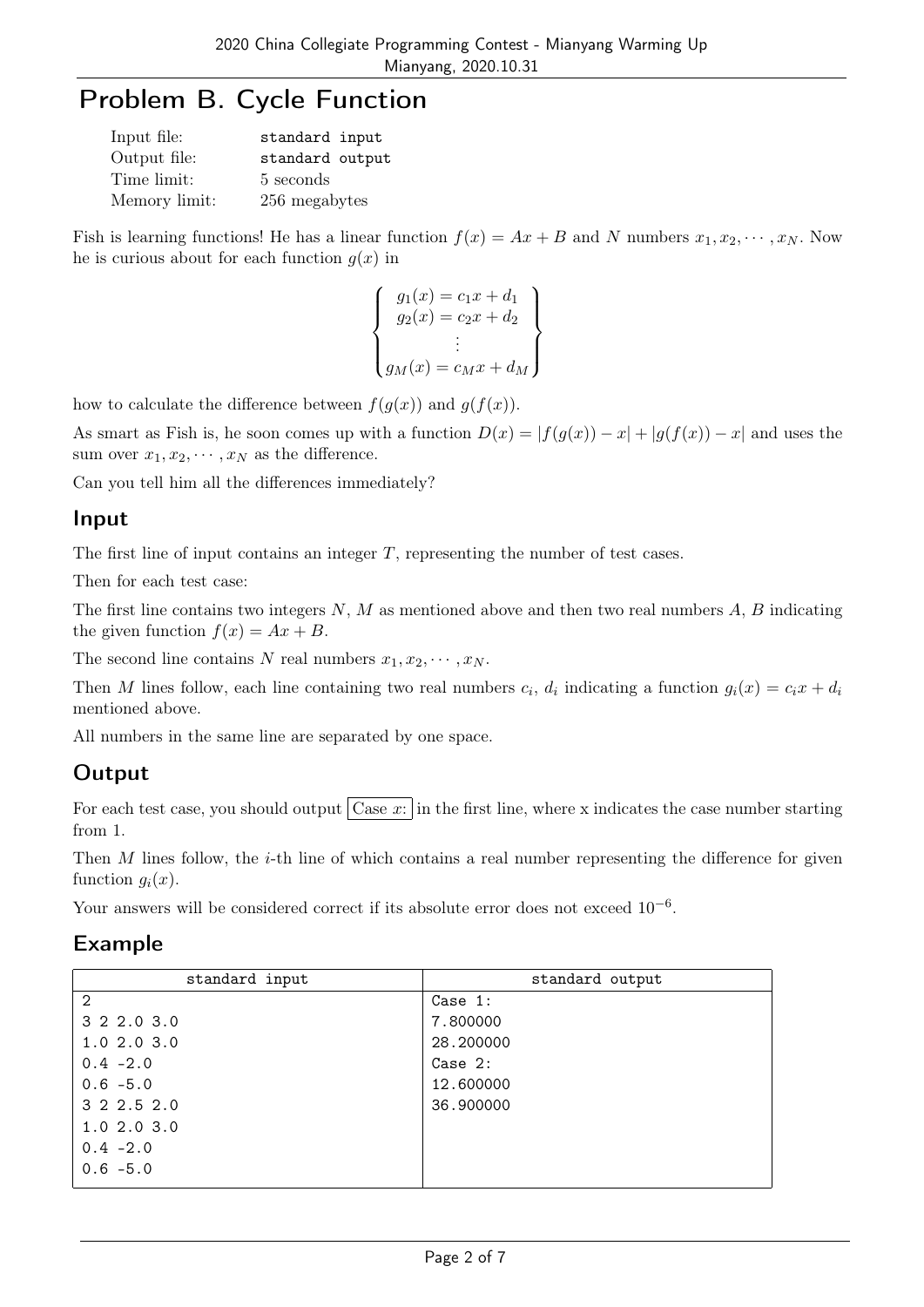## Note

 $1 \leq T \leq 100$  $1 \leq N, M \leq 10^5$  $-100 \le A, B, x_i, c_i, d_i \le 100$ For 90% test cases:  $max(N, M) \le 1000$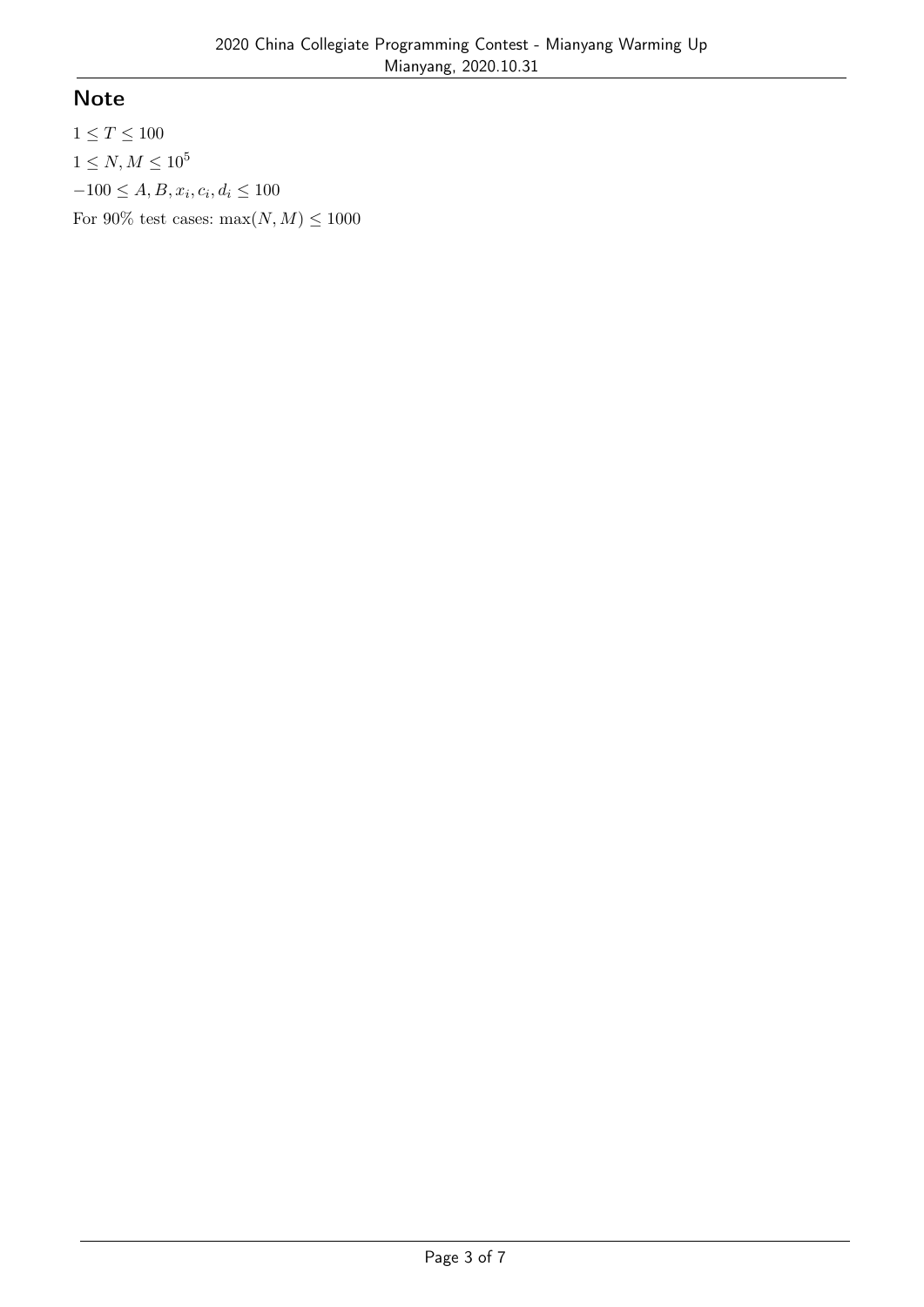# Problem C. Edge, Path, Number

| Input file:   | standard input  |
|---------------|-----------------|
| Output file:  | standard output |
| Time limit:   | 1 second        |
| Memory limit: | 256 megabytes   |

Fish has a directed graph and there is a label attached to each edge. A label is an integer ranging from [0*,* 9]. If he chooses a vertex as start point, moves along *K* edges in the graph, and writes down the labels in the edges walking through as  $l_1, l_2, \cdots, l_K$ , he can easily concatenate them to get a decimal integer  $l = \overline{l_1 l_2 \cdots l_K}$ .

Now he wonders, given *P* and *X*, how many ways he can move so as to get a number *l* satisfying  $l \equiv X$ (mod *P*). Two ways are considered different if the order of edges walking through is different.

#### Input

The first line of input contains an integer *T*, representing the number of test cases.

Then for each test case:

The first line contains five integers *N, M, K, P, X* as mentioned above, separated by one space.

Then *M* lines follow, each line containing three integers  $u, v, w$  which means that there exists an edge from node *u* to node *v* with label *w*.

## **Output**

For each test case, you should output  $\vert$  Case *x*: *y*  $\vert$ , where *x* indicates the case number starting from 1 and *y* is the number of ways.

Since *y* can be very large, you should output *y* mod  $(10^9 + 7)$  instead.

| standard input | standard output |
|----------------|-----------------|
| 3              | Case $1:4$      |
| 4 4 3 3 0      | Case $2:3$      |
| 121            | Case $3:4$      |
| 2 3 1          |                 |
| 3 4 1          |                 |
| 4 1 1          |                 |
| 4 4 3 2 1      |                 |
| 121            |                 |
| 231            |                 |
| 3 4 2          |                 |
| 4 1 1          |                 |
| 4 4 4 1111 0   |                 |
| 121            |                 |
| 231            |                 |
| 3 4 1          |                 |
| 4<br>$1\quad1$ |                 |

## Example

## **Note**

 $1 < T < 100$  $1 \leq N \leq 100$  $1 \leq M \leq 1000$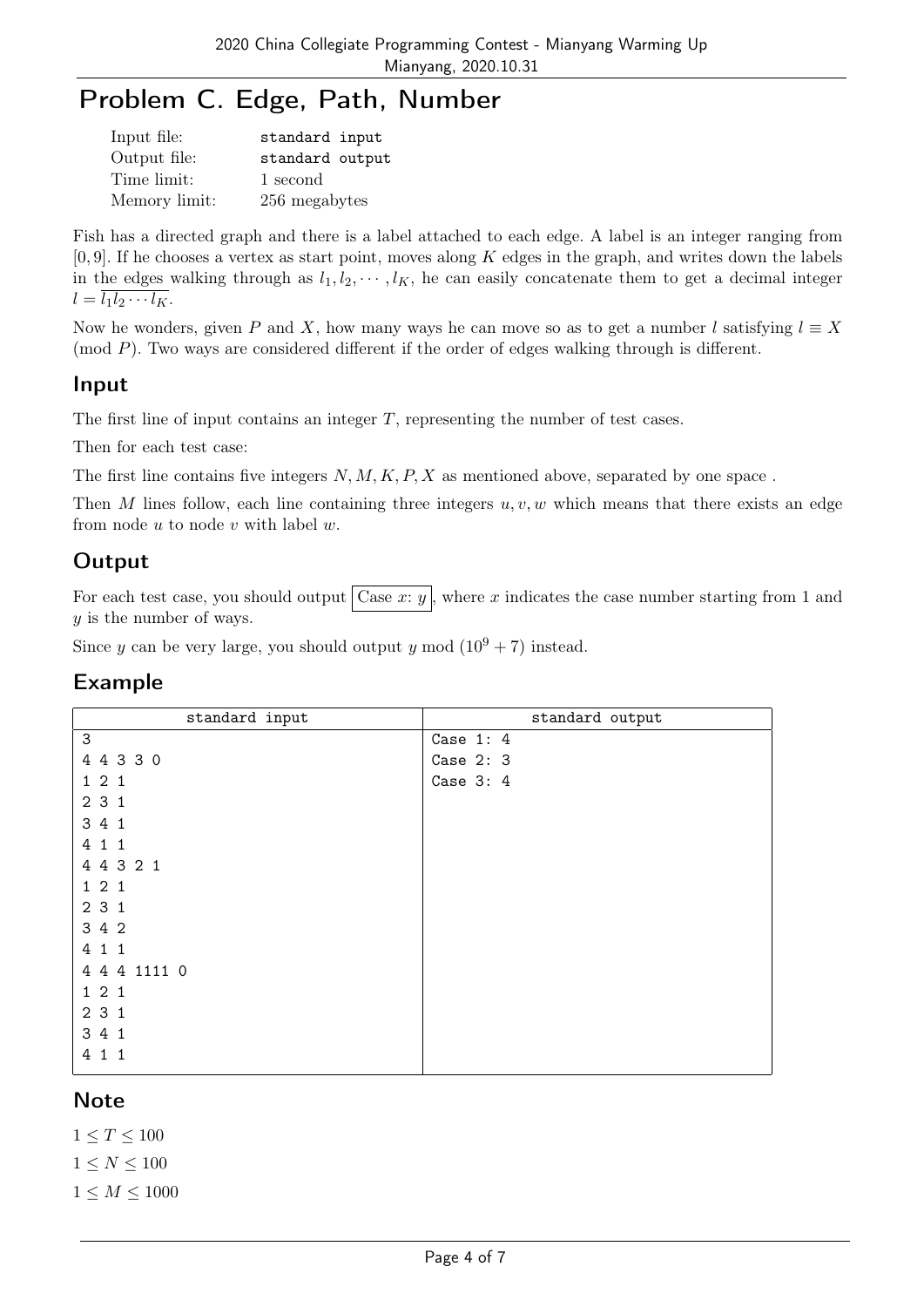$1\leq K\leq 8$  $1 \leq P < 10^{K}$  $0 \leq X < P$ For 90% test cases:  $N\leq 20,\, M\leq 100,\, K\leq 6$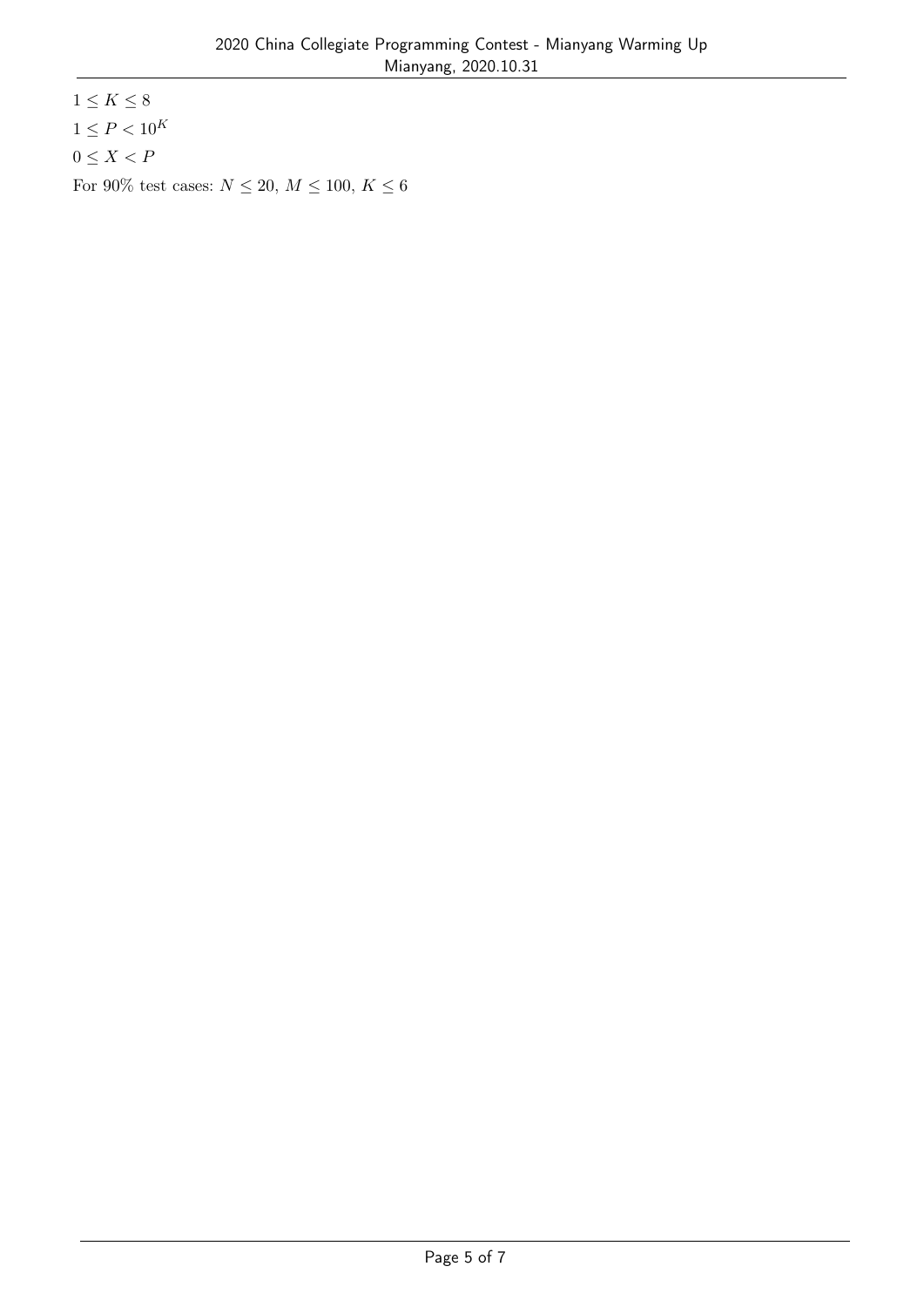# Problem D. Farm

| Input file:   | standard input  |
|---------------|-----------------|
| Output file:  | standard output |
| Time limit:   | 14 seconds      |
| Memory limit: | 512 megabytes   |

Fish is retired from programming, so he goes back home and becomes a farmer.

It is important to know the total sunshine time for a specific position in a day. If we assume that his farm is a segment from  $(0,0)$  to  $(W,0)$ , the sun above can be seen to move from  $(0,H)$  to  $(W,H)$  at a constant speed. Whatever the precise value for the speed is, what we care is just the relevant sunshine time in a day, which is the ratio of actual sunshine time to the total time for the sun moving from the start to the end.

At the same time, there are *N* stationary clouds on the sky in a day, and each cloud can be regarded as a segment paralleling to the farm. You should know that the light moves straightly, so the clouds may block the sunshine in some time for some places.

Please help Fish figure out the relevant sunshine time in a day for some positions.

## Input

The first line of input contains an integer *T*, representing the number of test cases.

Then for each test case:

The first line contains four integers *N, W, H, Q*, the number of clouds, and range of the farm, the height of the sun and the number of queries.

Then *N* lines follow, each line containing three integers  $x_1, x_2, y$ , which means that there is a cloud from  $(x_1, y)$  to  $(x_2, y)$ .

Then *Q* lines follow, each line containing one integer *x*, which means that Fish wants to know the answer for position  $(x, 0)$ .

## **Output**

For each test case, you should output  $\vert$  Case *x*: first, where *x* indicates the case number starting from 1. Then *Q* lines follow, each line containing a real number representing the answer.

Your answer will be consider correct if its absolute error does not exceed 10*−*<sup>6</sup> .